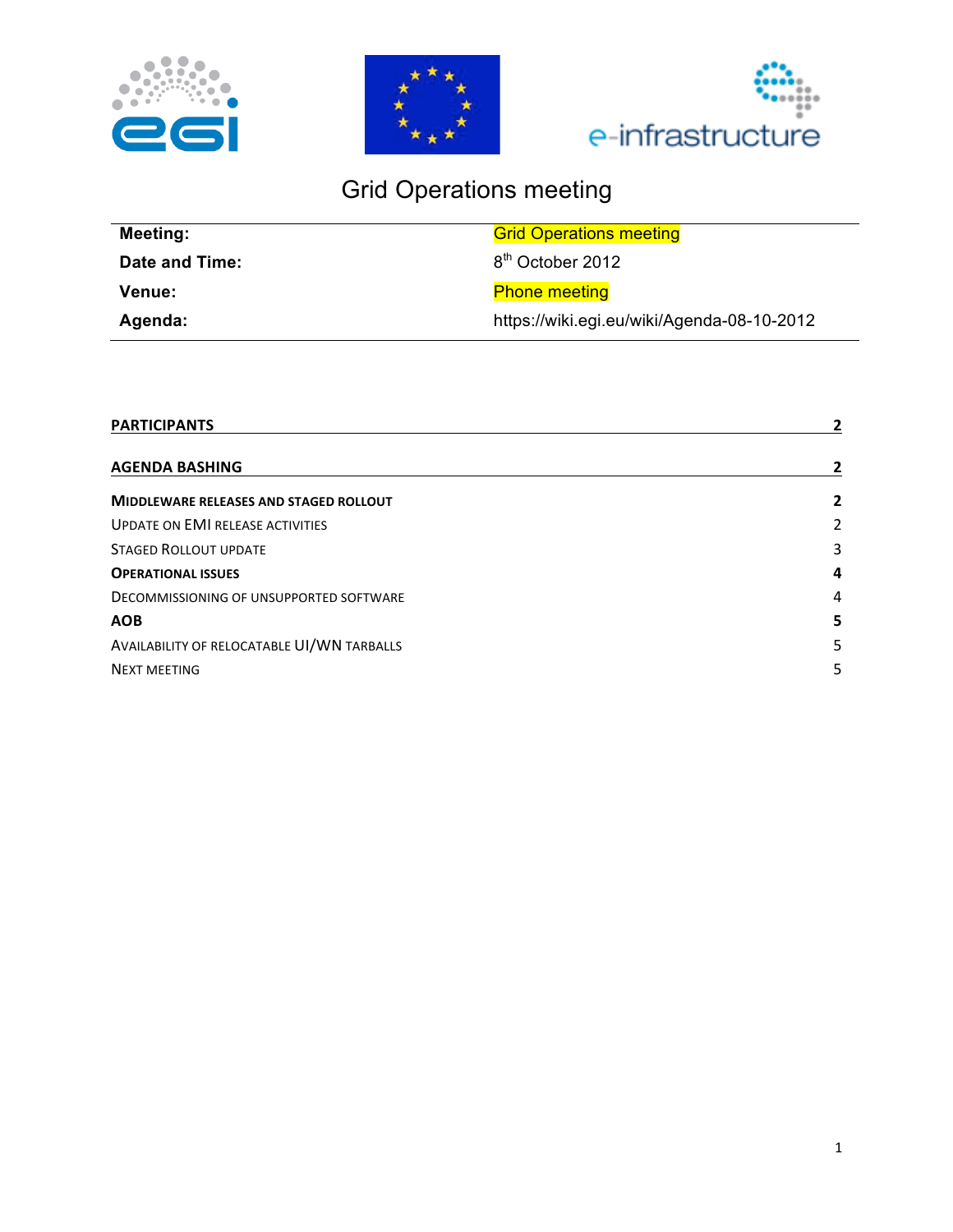





## **Participants**

Alessandro Paolini Cristina Aiftimiei Feyza Eryol Joao pina **Kyriakos Ginis** Luis Alves Luuk Uljee Małgorzata Krakowian Mario David Nikola Grkic Peter Slizik Peter Solagna Peter Tylka Phone Bridge **Stuart Purdie** Sven Gabriel **Tiziana Ferrari Ulf Tigerstedt** 

## **AGENDA BASHING**

### **Middleware releases and staged rollout**

#### **Update on EMI release activities**

Cristina Aiftimiei reported about the EMI release activities:

Next EMI update is expected for October 18<sup>th</sup> (Update the release is now scheduled for October 22<sup>nd</sup>).

- EMI<sub>1</sub>  $\bullet$ 
	- MPI v. 1.4.0-1  $\circ$ 
		- Support for MVAPICH2 with hydra or mpirun  $\mathbf{r}$
		- Avoid using /tmp for creation of temporal files  $\blacksquare$
		- Support for loading MPI implementation configuration with modules  $\mathbf{r}$
- $\bullet$ EMI<sub>2</sub>
	- O DPM & LFC v. 1.8.4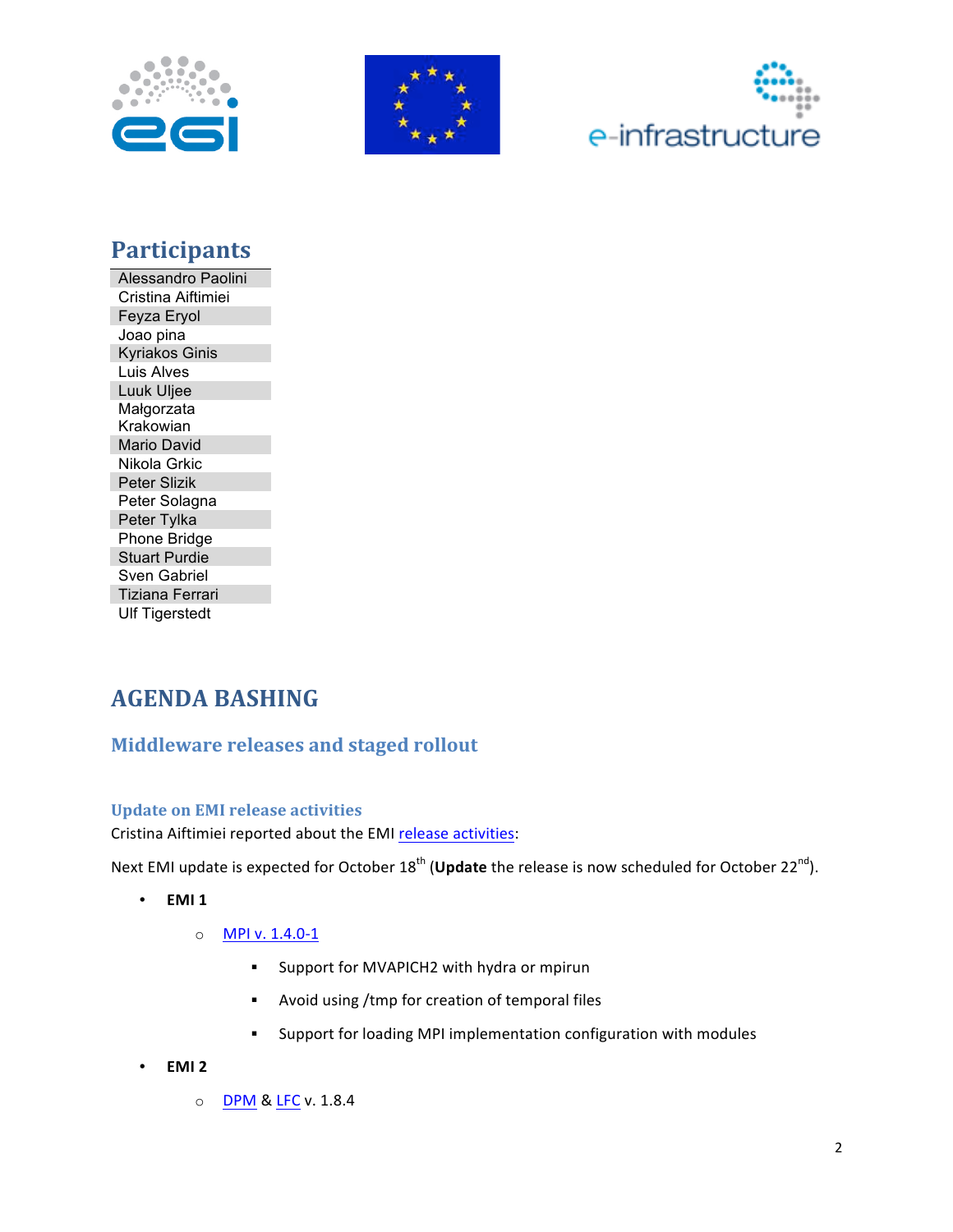





- o GFAL/lcg\_util v. 1.13.9
- $\circ$  EMI UI & WN including dependencies on 32b libraries
- $O$  L&B v. 3.2.9
- $\circ$  Icg-info-clients v. 1.0.1-2 debian porting
- o UNICORE HILA v. 2.3.0-1 debian porting
- $\circ$  WMS v. 3.4
- o WNoDES v. 2.0.3-3

EMI-WN 32 bit libraries have been provided by CERN data management team. WLCG has been testing the EMI-2 WN, updates on the status of the tests can be found here: WN testing status.

LB release provides a fix for a problem on SL6.3, a protection was provided adding in the EMI third party repository adding the library from the SL6.2 (**Note:** UMD repositories do not provide yet this protection).

Lcg info client and UNICORE HILA have been repackaged for Debian.

WMS firs release in EMI-2 v. 3.4.

A possible additional set of components for this update would be the ARC updates, expected to solve a problem between server/clients (Update: ARC won't be updated in the October's release).

Status of Hydra: it was expected for this update, but there are no information about this. It is expected only for EMI-2. The product team did not reported about the testing part.

WN-UI tarballs:

T.Ferrari: NGIs CERN and UK proposed to contribute to the preparation of the tarball version of the clients, in order to shorten the timeline.

#### **Staged Rollout update**

Mario David reports on the UMD release activities.

UMD 2.2.0 to be announced today, products of this update are here:

https://wiki.egi.eu/wiki/UMD-2:UMD-2.2.0

The ARC 2.0.0 clients are in the production repositories due to the emi-ui being in production. This will have to be evaluated/commented due to the issue with the ARC CE 2.0.0.

U.Tigerstedt: The ARC 2.0.0 clients may have problems even if used with the ARC 1.1.1 release of the servers. Ulf suggested to add this possible issue in the UI release notes.

A list of products for the next UMD 2.3.0 update will be compiled soon, as well as fixing the release date:

UMD 1.9.0 release date is fixed to 29 October: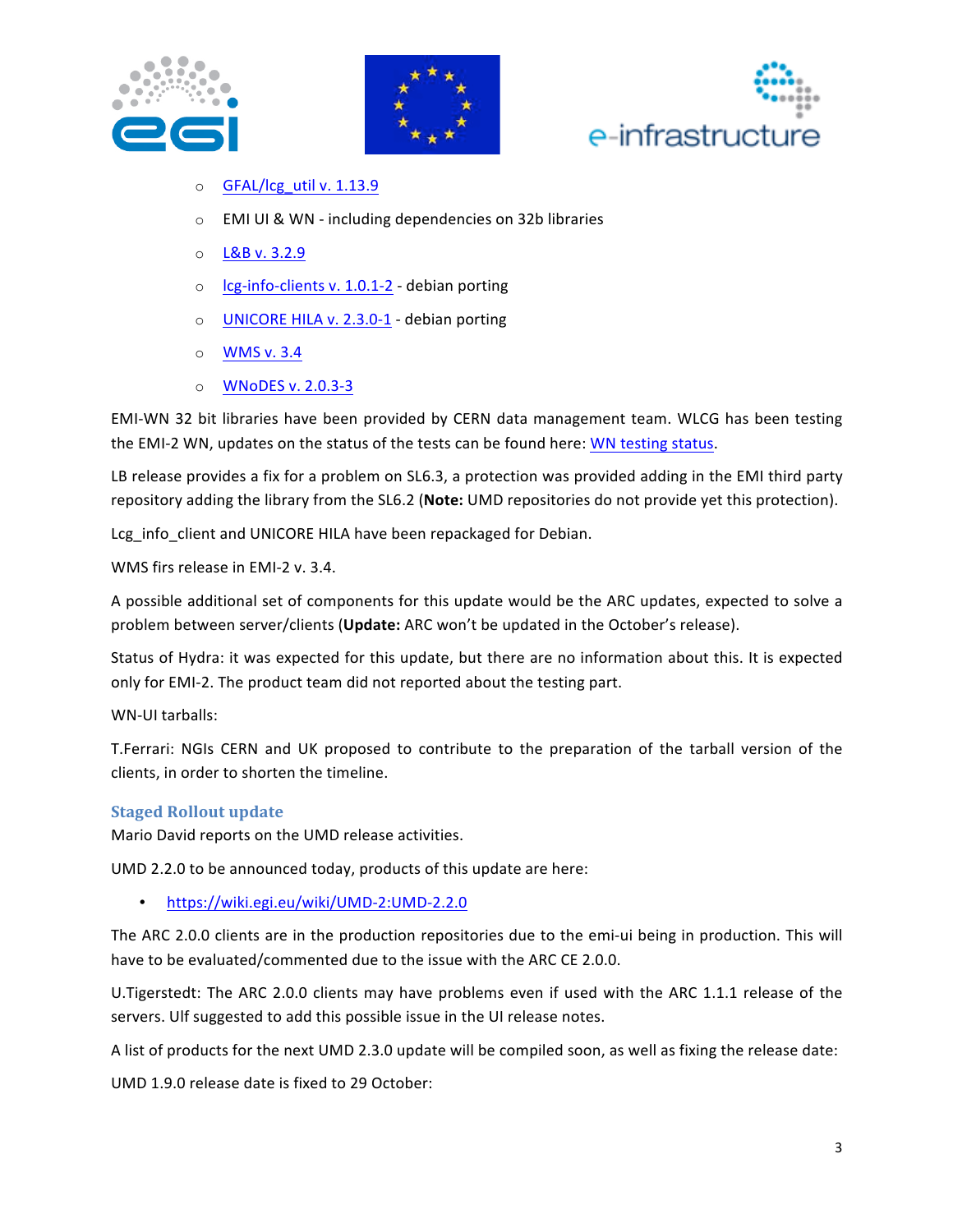





- Components ready in UMDStore area:
	- BDII Core 1.4.0 (to be released today in UMD 2.2.0)  $\circ$
	- o GFAL/lcg\_utils 1.13.0 (to be released today in UMD 2.2.0)
	- $\circ$  IGE Gridway 5.10.2
- Products in staged rollout:
	- $\circ$  WMS 3.3.8
	- CREAM 1.13.4 (due to a mismatch between EMI and UMD versions, this is 1.13.5 in UMD)
	- $\circ$  IGE SAGA 1.6.1
- Products in verification:
	- O All ARC 1.1.1 CE, clients and Infosys

The following table contains the products that have no EA, if no site offers to do staged rollout for it, we will not include them and further updates in future umd releases:

https://wiki.egi.eu/wiki/NO\_EA  $\bullet$ 

This saves to SA2 the overhead of creating releases xml for these products, and verify them. This is  $-$  of course - not a definitive decision, if sites are interested to deploy those components they can contact SA1.3 notifying their availability as early adopters, and the products will be released in UMD.

Mario plans to pass all EAs of DPM, LFC and BDIIs still in EMI1 to EMI2, there are no planed updates in the near future for it. If for any chance there comes an urgent fix or security vulnerability affecting any of those in the future, we will deal with it in a case by case basis.

In general, most of the EMI-1 products will not have updates anymore (but security updates), the early adopters will be asked to perform staged rollout for the EMI-2 version of the services.

#### **Operational issues**

#### **Decommissioning of unsupported software**

The unsupported middleware should have been decommissioned by the sites at the beginning of October

- gLite 3.1, part of gLite3.2
- Services must be upgraded to a UMD release, or must be decommissioned.
	- o Sites must follow the service decommissioning procedure.